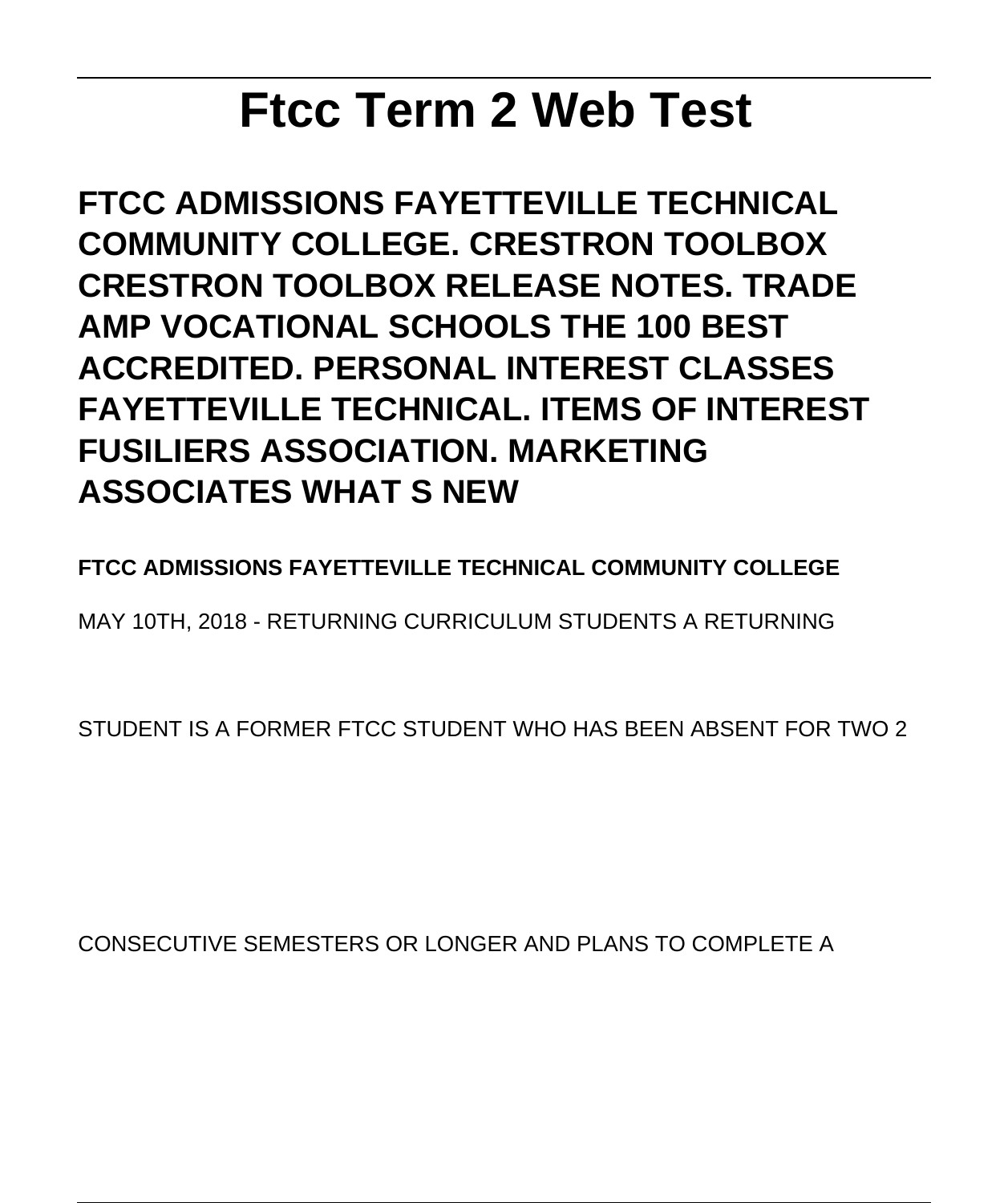## '**Crestron Toolbox Crestron Toolbox Release Notes**

July 24th, 2012 - Crestron Toolbox Release Notes Introduction Thank You For Installing The Crestron Toolbox The Following Sections Are Available In The Release Notes'

## '**Trade Amp Vocational Schools The 100 Best Accredited**

May 12th, 2018 - Write A One Sentence That Discusses The Value Of Vocational Schools And Has A Call To Action'

#### '**Personal Interest Classes Fayetteville Technical**

May 11th, 2018 - Academic amp Test Prep Algebra Refresher So you finished high

school a few years ago and now you've decided to go back to school The problem

is you're not sure that you can handle the college level algebra that will be